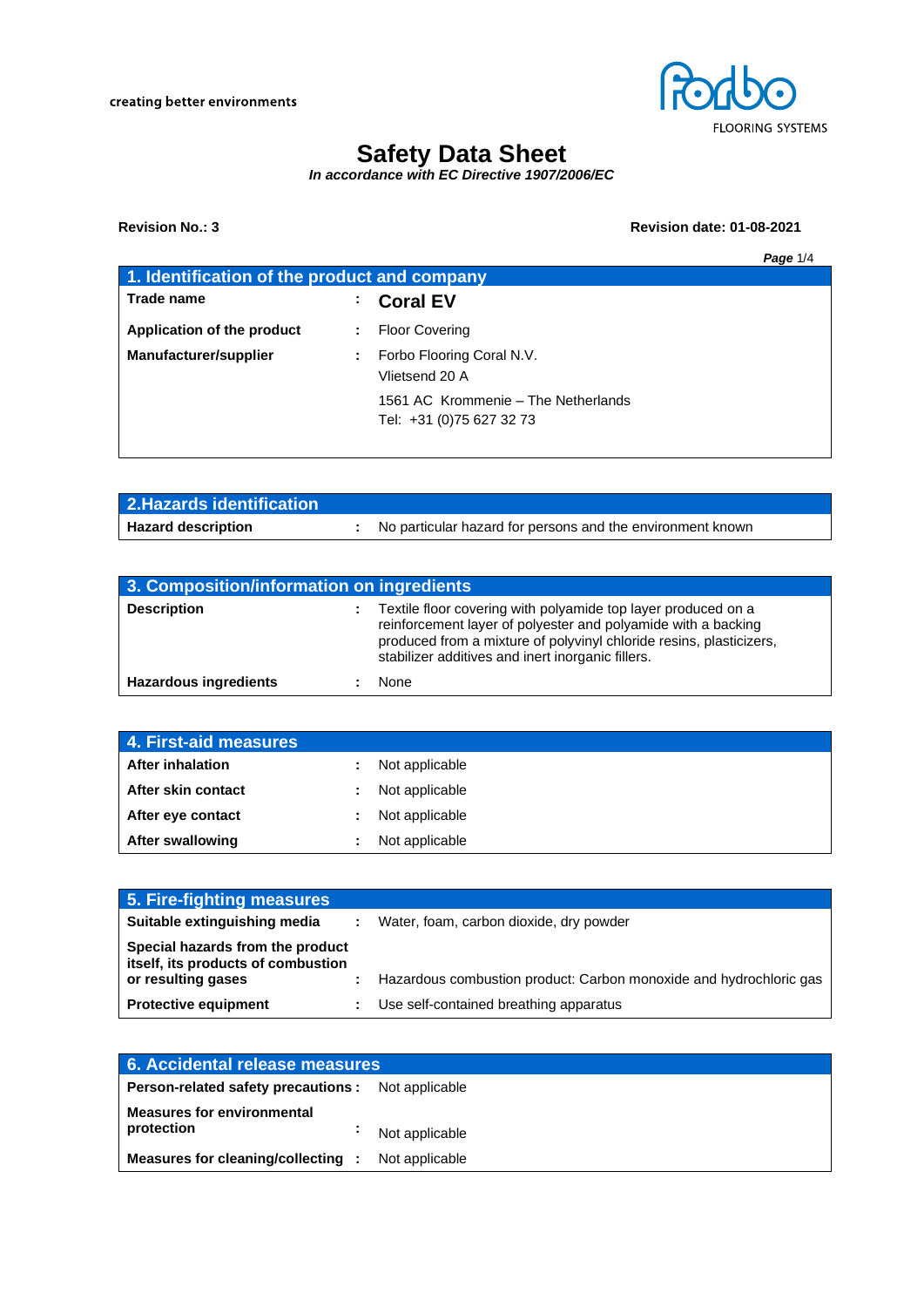

### **Safety Data Sheet**

*In accordance with EC Directive 1907/2006/EC*

### **Revision No.: 3 Revision date: 01-08-2021**

*Page* 2/4

| 7. Handling and storage       |                              |
|-------------------------------|------------------------------|
| Information for safe handling | No specific measure required |
| Information about storage     | No specific measure required |

| 8. Exposure controls/personal protection                           |   |                               |  |
|--------------------------------------------------------------------|---|-------------------------------|--|
| Ingredients with occupational<br>exposure limits to be monitored : |   | Not applicable                |  |
| General protective and hygienic<br>measures                        |   | No specific measures required |  |
| <b>Respiratory protection</b>                                      |   | Not applicable                |  |
| <b>Hand protection</b>                                             | ٠ | Not applicable                |  |
| Eye protection                                                     |   | Not applicable                |  |
| <b>Skin protection</b>                                             |   | Not applicable                |  |

| 9. Physical and chemical properties |    |                                             |  |
|-------------------------------------|----|---------------------------------------------|--|
| <b>Physical state</b>               |    | Textile floor covering                      |  |
| <b>Form</b>                         | ÷. | Roll                                        |  |
| Colour                              |    | Various colours and patterns                |  |
| Odour                               |    | Low odour                                   |  |
| <b>Melting point</b>                | ÷  | Polyamide approx. 250°C                     |  |
| <b>Flash point</b>                  | ÷  | Not applicable                              |  |
| Danger of explosion                 | ÷. | Not applicable                              |  |
| <b>Density</b>                      |    | Approx. $1000 \text{ kg/m}^3$               |  |
| <b>Solubility</b>                   |    | Insoluble in water or conventional solvents |  |

| 10. Stability and reactivity        |                                                                                           |
|-------------------------------------|-------------------------------------------------------------------------------------------|
| <b>Thermal decomposition</b>        | Function of the exposure time; for instance 200 <sup>0</sup> C after 2 minutes            |
| <b>Hazardous reactions</b>          | No hazardous reactions                                                                    |
| Dangerous decomposition<br>products | The thermal decomposition of the product releases carbon monoxide<br>and hydrochloric gas |

| 11. Toxicological information |                                               |
|-------------------------------|-----------------------------------------------|
| <b>General information</b>    | No harmful effects have been reported to date |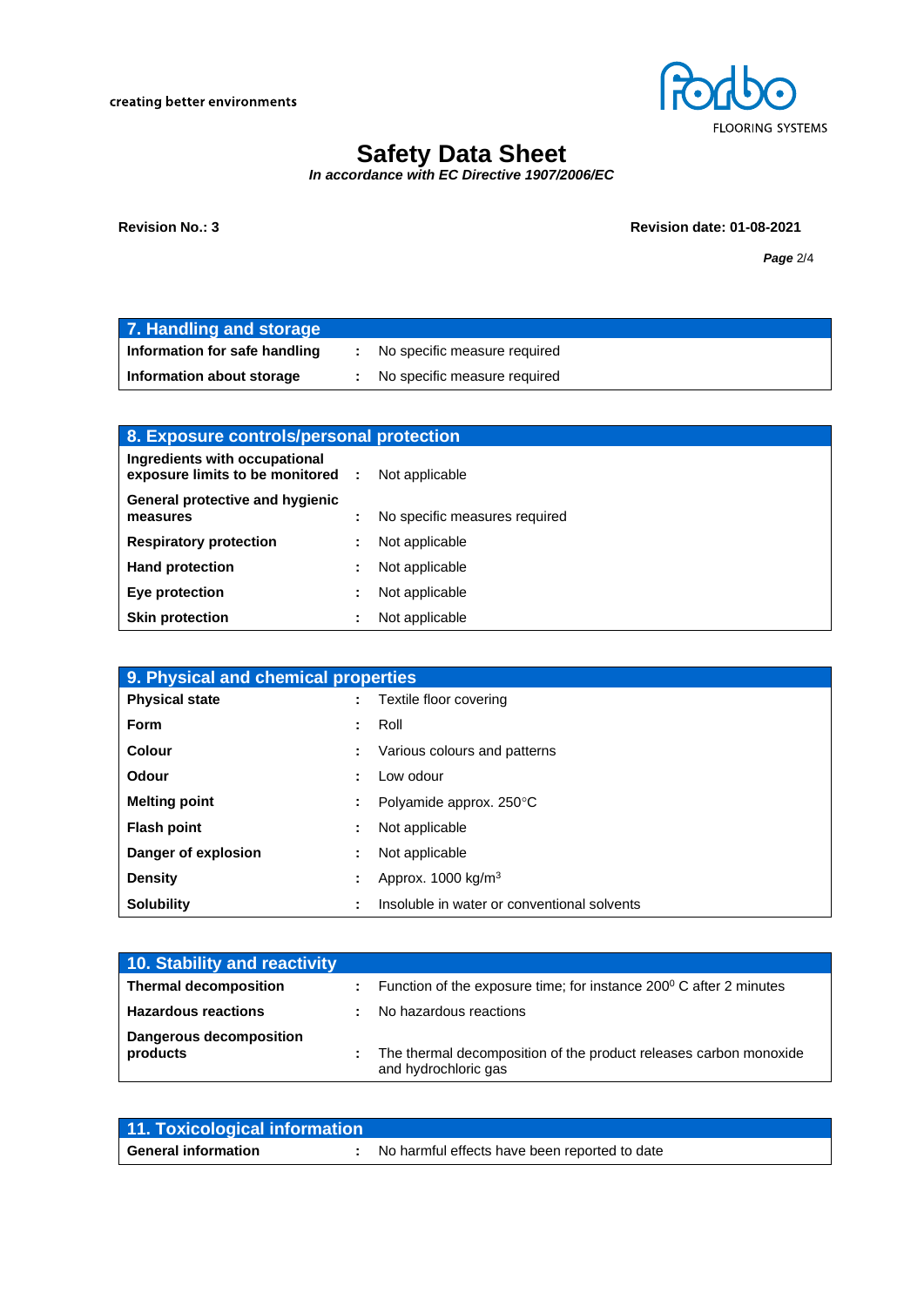creating better environments



# **Safety Data Sheet**

*In accordance with EC Directive 1907/2006/EC*

**Revision No.: 3 Revision date: 01-08-2021**

*Page* 3/4